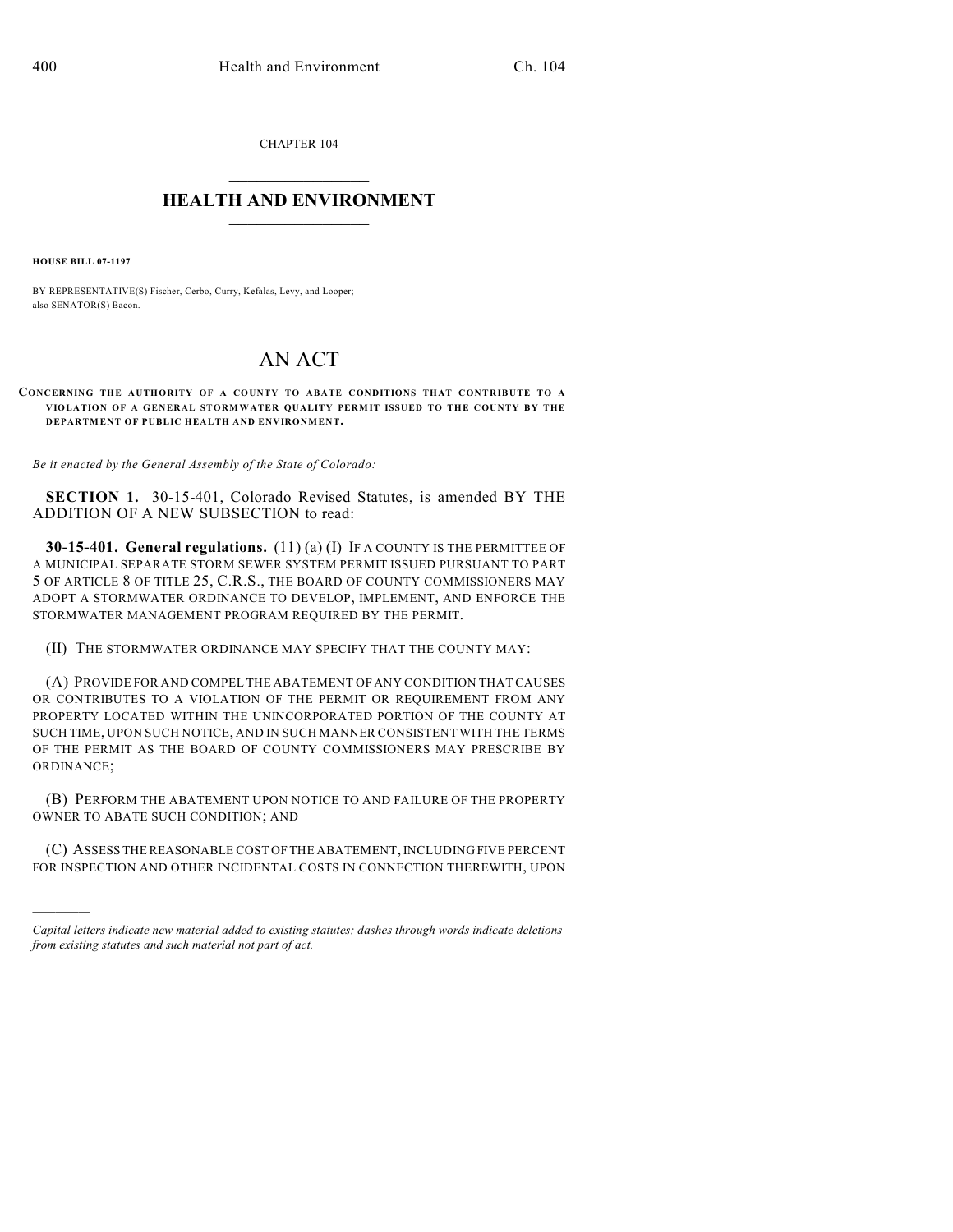THE PROPERTY FROM WHICH SUCH CONDITION HAS BEEN ABATED.

(III) STORMWATER ORDINANCES ADOPTED PURSUANT TO THIS SUBSECTION (11) SHALL INCLUDE PROVISIONS FOR APPLYING FOR AND EXERCISING AN ADMINISTRATIVE ENTRY AND SEIZURE WARRANT ISSUED BY A COUNTY OR DISTRICT COURT HAVING JURISDICTION OVER THE PROPERTY FROM WHICH THE CONDITION IS TO BE ABATED. AN ASSESSMENT PURSUANT TO THIS SUBSECTION (11) SHALL, ONCE RECORDED, BE A LIEN AGAINST SUCH PROPERTY UNTIL PAID AND SHALL HAVE PRIORITY BASED UPON ITS DATE OF RECORDING. IF THE ASSESSMENT IS NOT PAID WITHIN A REASONABLE TIME SPECIFIED BY ORDINANCE, THE COUNTY CLERK AND RECORDER MAY CERTIFY THAT FACT TO THE COUNTY TREASURER, WHO SHALL COLLECT THE ASSESSMENT, TOGETHER WITH A TEN PERCENT PENALTY FOR THE COST OF COLLECTION, IN THE SAME MANNER AS OTHER TAXES ARE COLLECTED. THE LAWS OF THIS STATE FOR ASSESSMENT AND COLLECTION OF GENERAL TAXES, INCLUDING THE LAWS FOR THE SALE AND REDEMPTION OF PROPERTY FOR TAXES, SHALL APPLY TO THE COLLECTION OF ASSESSMENTS PURSUANT TO THIS SUBSECTION (11).

(b) (I) A COUNTY COURT OR DISTRICT COURT HAVING JURISDICTION OVER THE PROPERTY FROM WHICH SUCH CONDITION IS TO BE ABATED PURSUANT TO THE STORMWATER ORDINANCE SHALL ISSUE AN ADMINISTRATIVE ENTRY AND SEIZURE WARRANT FOR THE ABATEMENT OF SUCH CONDITION UPON PRESENTATION BY A COUNTY OF:

(A) ORDINANCE PROVISIONS THAT MEET THE REQUIREMENTS OF PARAGRAPH (a) OF THIS SUBSECTION (11);

(B) A SWORN OR AFFIRMED AFFIDAVIT STATING THE FACTUAL BASIS FOR SUCH WARRANT;

(C) EVIDENCE THAT THE PROPERTY OWNER HAS RECEIVED NOTICE OF THE CONDITION AND HAS FAILED TO ABATE THE CONDITION WITHIN A REASONABLE PRESCRIBED PERIOD;

(D) A GENERAL DESCRIPTION OF THE LOCATION OF THE PROPERTY THAT IS THE SUBJECT OF THE WARRANT; AND

(E) A GENERAL LIST OF CORRECTIVE ACTION NEEDED.

(II) WITHIN TEN DAYS AFTER THE DATE OF ISSUANCE OF AN ADMINISTRATIVE ENTRY AND SEIZURE WARRANT PURSUANT TO THE PROVISIONS OF THIS PARAGRAPH (b), THE EXECUTING AUTHORITY SHALL:

(A) EXECUTE SUCH WARRANT IN ACCORDANCE WITH DIRECTIONS BY THE ISSUING COURT;

(B) PROVIDE OR MAIL A COPY OF SUCH WARRANT TO THE PROPERTY OWNER; AND

(C) SUBMIT PROOF OF THE EXECUTION OF SUCH WARRANT, INCLUDING A WRITTEN INVENTORY OF ANY PROPERTY IMPOUNDED BY THE EXECUTING AUTHORITY, TO THE COURT.